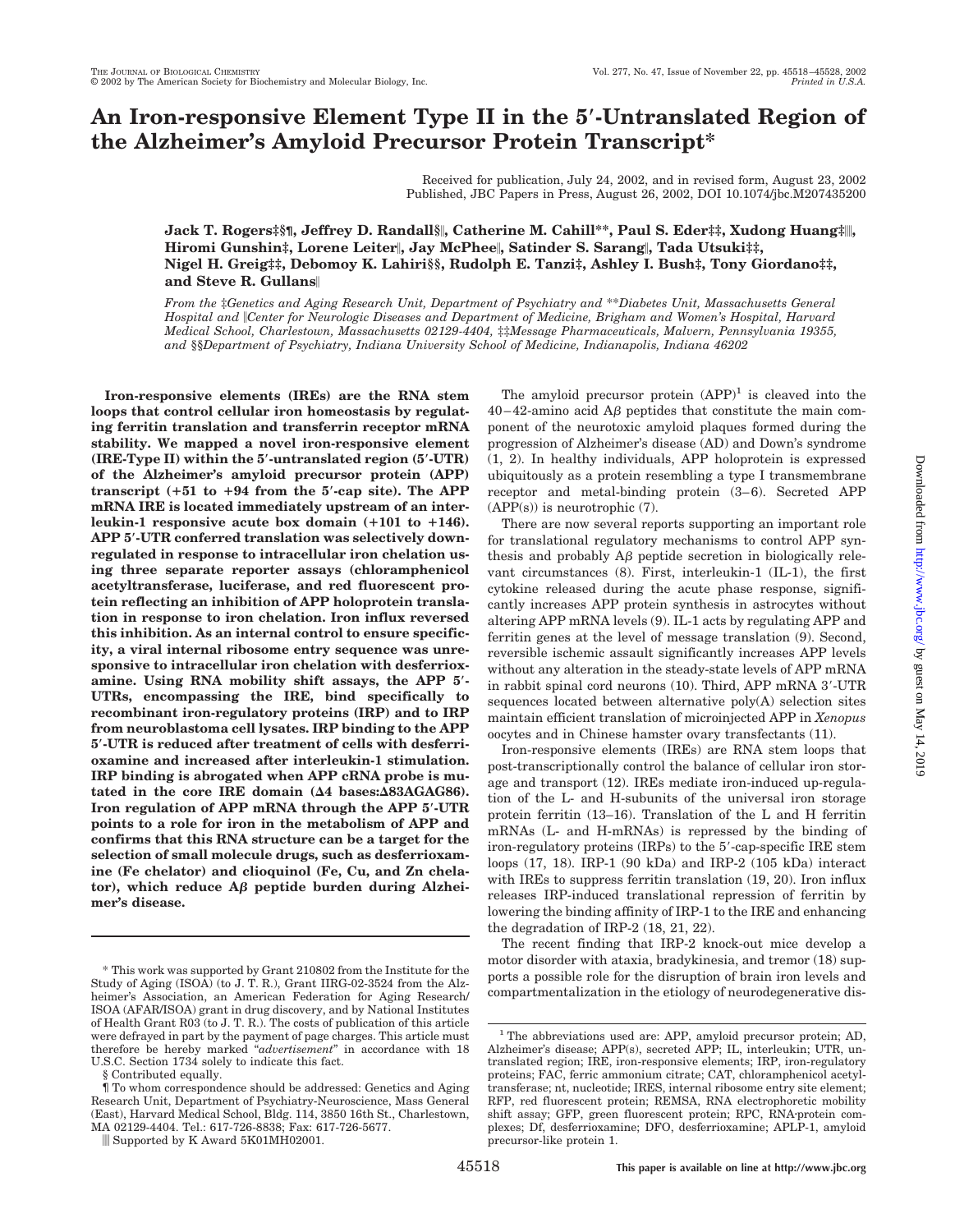eases. Mutations to the hemochromatosis gene have been linked to the age of onset of AD (23). AD patients display enhanced levels of the metal in the cortex regions of the brain (24). Metals are present in the brains of AD patients at higher levels than age-matched control subjects (25, 26) leading to an altered pattern of IRE-IRP binding (27). Also the iron storage protein ferritin is present in neuritic amyloid plaques (28). Intracellular iron levels modulate the cleavage of APP and cause a higher secretion of APP ectodomain (APP(s)) into the conditioned medium of Chinese hamster ovary cells (29). Iron may modulate the levels of cellular APP associated with protein processing by  $\alpha$ -secretase, a metalloprotease that is a member of the ADAM family of metalloproteases (30, 31).

In this report we extend our previous observations that characterized how IL-1 controls APP translation to show the presence of a novel and functional iron-regulatory element within the  $5'$ -UTR of APP mRNA  $(+51$  to  $+94$  from the  $5'$ -cap site). This IRE, which we name IRE-Type II, is located immediately upstream of the IL-1 responsive acute box domain in the 5- UTR of APP mRNA  $(+101$  to  $+146)$ , similar to the ferritin Land H-mRNAs. The APP 5-UTR was selectively responsive to intracellular iron levels in a pattern that reflects iron-dependent regulation of intracellular APP synthesis. To assess specificity to iron levels, two separate viral RNA sequences were shown to be unresponsive to intracellular iron chelation with desferrioxamine. Finally APP mRNAs specifically bound ironregulatory proteins (IRP-1 and/or IRP-2) in the 5-UTR whereas IRP binding no longer occurred when cRNA probes were mutated in the core IRE homology domain in the APP 5-UTR translational control element.

# EXPERIMENTAL PROCEDURES *APP Protein Synthesis*

Neuroblastoma cells (SHSY-5Y) were exposed to 50 and 250  $\mu$ M desferrioxamine and iron supplement as 100 and 500  $\mu$ M ferric ammonium citrate (FAC) for 24 and 48 h. Metabolic labeling of neuroblastoma cells was performed for 30 min using 10  $\mu$ Ci/ml [<sup>35</sup>S]methionine in methionine-free medium (Invitrogen), and pulse-labeled APP was immunoprecipitated from lysates as described previously (9). Western blotting was performed using a Bio-Rad apparatus to electrophorese the proteins  $(20 - \mu g)$  uniform loading), which were run at 100 V and transferred at 200 V according to manufacturer's instructions. Prior to loading, protein content was determined by protein BCA assays (Pierce) and standardized to allow equal loading of each lane. APP(s)-specific R1753 antibody was a gift from Dr. Dennis Selkoe. Used at a 1:1,500 dilution, R1753 recognizes amino acids 596–611 in APP. Immunoprecipitations were performed using the C8 antibody, which recognizes APP amino acids 676–695. Blots were quantitated using NIH Image.

### *APP mRNA Levels*

Northern blots were performed on iron-treated and desferrioxaminetreated neuroblastoma cells (SHSY-5Y and SKNSH) as described (9). A 3-kb *Sma*I fragment of APP cDNA was random prime-labeled and hybridized to Northern blots loaded with 10  $\mu{\rm g}$  of total RNA per well. Random prime-labeled ferritin cDNA and glyceraldehyde-3-phosphate dehydrogenase cDNAs were used to standardize the northern blots for differences in sample loading.

#### *Construct Preparation*

The pSV2(APP)CAT construct encoded the 90-nt *Sma*I-*Nru*I fragment of the APP gene 5-UTR inserted immediately in front of the CAT gene start codon. Briefly, the 3-kb *Sma*I fragment was cloned into the unique *Stu*I site of the pSV2 CAT expression vector to generate pSV2(APP1)CAT. DNA from pSV2(APP1)CAT was then truncated of coding sequences by *Nru*I and *Hin*dIII double digestion and ligation after dephosphorylation. The resulting construct encoded a CAT gene transcribed from the early T-antigen promoter with 90 nt (*Sma*I-*Nru*I APP 5-UTR fragment) inserted into the 5-UTR of the CAT reporter gene at a unique *Stu*I site.

The luciferase expression construct designated as pGAL encodes the complete 146-nucleotide 5-UTR of the APP gene inserted as a PCRgenerated DNA cassette in between the *Hin*dIII and *Nco*I sites in front of the luciferase gene in the pGL-3 vector (Promega, Madison, WI). Transfectants of pGAL transcribe a hybrid luciferase reporter that encodes the IL-1 responsive 90-nucleotide element described previously (9) and additional upstream 55 nucleotides immediately downstream from the 5-cap site of APP mRNA.

The complete 1.2-kb APP 3-UTR was cloned into a convenient *Xba*I site immediately downstream of the luciferase gene in the pGAL construct to generate pGALA. Hybrid APP-luciferase mRNAs expressed from pGALA transfectants transcribe the 146-nt APP 5-UTR sequence element inserted upstream of the reporter gene start codon but also transcribes an additional 1.2 kb of APP 3-UTR sequence downstream from the luciferase stop codon (11). Therefore the hybrid APP-luciferase mRNA expressed in pGALA transfectants exhibits the natural arrangement of APP gene 5'- and 3'-untranslated regions to provide an authentic representation of the non-coding regions of the precursor transcript.

The dicistronic construct, pJR-1, was prepared from the pIRES2 vector backbone (Clontech), which contained an internal ribosome entry site element (IRES) followed by enhanced green fluorescent protein gene. A PCR-generated DNA cassette encoding 146 bp of APP 5-UTR was first cloned into the multiple cloning site of pIRES2 between unique *Xho*I/*Eco*RI sites. The downstream *Eco*RI/*Bam*HI sites were then used to ligate in the luciferase reporter gene (Luc; Promega, Madison, WI) or the RFP reporter gene (dsREDN-1; Clontech).

For RNA gel shift studies the pBS(APP) construct used for REMSA studies was prepared by inserting the 3-kb fragment of APP into the co-blunt-ended *Hin*cII site in pBS(sk-) vector (Stratagene) (see Fig. 6). Sense APP 5'-UTR cRNAs were transcribed using T3 polymerase with linearized *Nru*I-digested pBS(APP) as template. For experimental controls, T7 polymerase transcribed antisense transcripts from *Spe*I-digested pBSAPP template. A labeled 28-nt sense H-ferritin IRE transcript was transcribed from the pTHfer construct, which was a generous gift of Dr. Kuhn (Epingles, Switzerland) (32).

#### *Transfections*

Neuroblastoma cells (SY5Y) were transfected with 10  $\mu$ g of DNA from the pGL-3, pGAL, and pGALA constructs and were co-transfected with  $5 \mu$ g of DNA from a construct that expresses green fluorescent protein (GFP). Luciferase and GFP reporter genes were expressed from an SV40 promoter. Transfections were performed in the presence of LipofectAMINE-2000 according to the manufacturer's instructions (Invitrogen). Typically neuroblastoma cells were grown in flasks (100 mm<sup>2</sup>) for each treatment. Each flask was transfected (12 h) and subsequently passaged equally into 96-well plates for exposure to chelators for 48 h  $(n = 5)$  for each treatment.

Desferrioxamine (50 mM stock in phosphate-buffered saline), clioquinol (50 mM stock in  $Me<sub>2</sub>SO$ ), and EDTA were each diluted 1/5000 to 1/50,000 into 2 ml of Dulbecco's modified Eagle's medium (without fetal calf serum) for 1 h at 37 °C to maximize solubility. Each individual concentration of chelators  $(100-\mu l)$  volumes) was tested in triplicate or quadruplicate. After the treatment with each chelator for 36 h cell viability was established by a microscopic examination of each well. Cell viability was confirmed by relative expression of GFP in each 96-well by reading at 480/509-nm wavelength (GFP) using an automated Wallac 1420 multilabel counter. After obtaining a GFP readout the cells in each 96-well plate were lysed in 50  $\mu$ l of reporter lysis buffer (Promega, Madison, WI) followed by luciferase assays using the Walac1420 counter.

Stable SH-SY5Y neuroblastoma transfectants were prepared using a construct, pJR-1, which transcribes a single dicistronic reporter mRNA. In this configuration, the RFP gene is under the translational control of APP 5'-UTR sequences (90-nt IL-1-responsive and baseline translational enhancer element) and a downstream GFP gene that is controlled translationally by an intergenic 5-UTR IRES. Stably transfected neuroblastoma cells were exposed to increasing concentrations of desferrioxamine (1–100  $\mu$ M) for 48 h, and RFP and GFP expression was then monitored by reading fluorescence as GFP  $=$  480/509-nm and RFP  $=$ 558/583-nm wavelength. Intracellular iron chelation suppressed RFP gene expression in neuroblastoma cells. GFP served as an internal control to register the lack of responsiveness of the downstream IRES to increasing levels of iron chelation.

#### *REMSA*

*In Vitro Transcription and Synthesis of RNA Probes of APP and H-ferritin 5-Untranslated Regions—*Ferritin IRE transcripts were prepared from a pBluescript construct, pTHfer (32), in which the human H-ferritin IRE region was encoded on the template DNA. The 56-base sense transcript encoding the canonical IRE (an experimental positive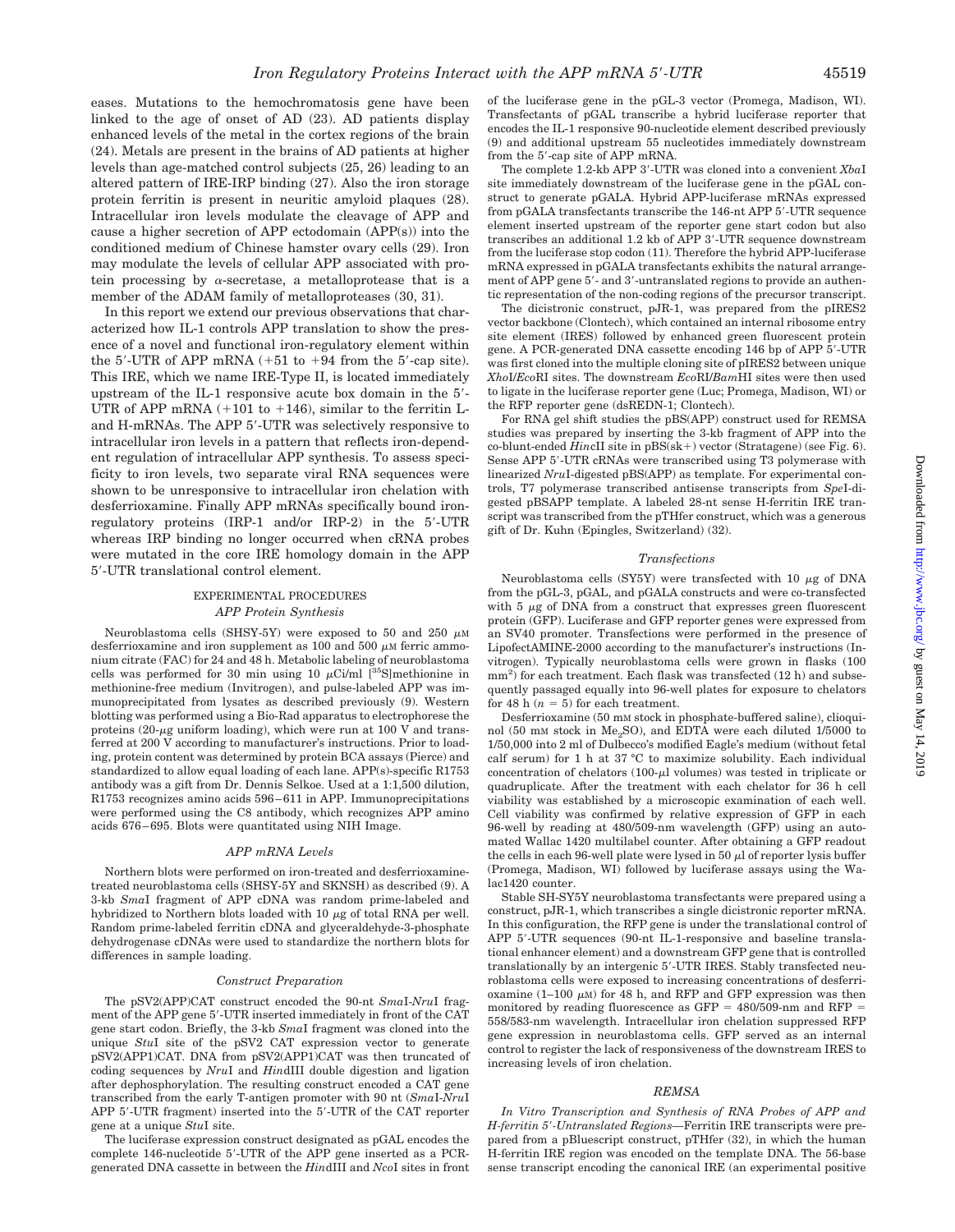control) was prepared with T7 RNA polymerase from *Bam*HI-digested pTHfer DNA. The pDAPP was used as template for the synthesis of APP transcripts encoding putative IRE-Type II sequences. Template DNA was digested with *Nru*I and transcribed with T3 to prepare [<sup>32</sup>P]UTP-labeled sense APP transcripts containing 90 nt of APP 5'-UTR with an extra 25-nt pBS vector sequence at the 5-end. *Spe*Idigested pBSAPP was used as a template for the preparation of antisense APP cRNAs for use as an experimental specificity control in REMSAs (see Fig. 8).

cRNAs encoding APP and H-ferritin 5-UTR sequences were transcribed into labeled APP 5-UTR transcripts (115 nt) (see Fig. 6*C*) and an H-ferritin IRE (pTFer) (32). DNA was transcribed in a  $10$ - $\mu$ l reaction volume with 1 unit of T7 or T3 RNA polymerase (Invitrogen) at 37 °C for 60 min in the presence of 100  $\mu$ Ci of [ $\alpha$ -<sup>32</sup>P]UTP (Amersham Biosciences), 2.5 mM each of rATP, rCTP, and rGTP (Amersham Biosciences), and 20  $\mu$ M dithiothreitol. After preparation of labeled RNA probes the DNA template was digested with DNaseI prior to phenol extraction and ethanol precipitation. The labeled cRNA transcripts were size-separated by electrophoresis through 6% urea sequencing gels, and the full-length transcripts were eluted into 0.5 M ammonium acetate, 1 mm EDTA, 1  $\mu$ m dithiothreitol, 10  $\mu$ g tRNA, and 5 units of RNasin prior to phenol/chloroform extraction and by ethanol precipitation. Labeled RNA probes had a specific activity of  $1-4 \times 10^{10}$  cpm/ $\mu$ g RNA (30–50% incorporation), were resuspended in 80  $\mu$ l of H<sub>2</sub>O (treated with diethyl pyrocarbonate), and stored in aliquots at  $-80$  °C.

For RNA electrophoretic mobility shift assays (REMSA), cytoplasmic extracts or recombinant IRP-1 were incubated with radiolabeled transcript  $(2-10 \times 10^4 \text{ cm}, 2.5-10 \text{ pg})$  for 30 min at 22 °C in a reaction volume of 10  $\mu$ l made up with cytoplasmic extraction buffer (33). In some reactions mouse polyclonal serum to IRP-1 or mouse pre-immune serum were included to generate supershifting complexes. Subsequently, RNase T1 (0–1 units) was added to the mixture for 10 min at 22 °C, followed by heparin  $(0-10 \mu g/\mu l)$  (Sigma) for 10 min at 22 °C. RNA loading dye (0.1 volume of 9% glycerol, 10 mg/ml bromphenol blue, and xylene cyanol;  $5 \times$  TBE) was added to each sample. The RNA-protein complexes (RPC) were resolved at 4 °C for 15–20 min at 200 V in  $0.5 \times$  TBE on a 1.5-mm 4-5% polyacrylamide mini-gel (Bio-Rad) (acrylamide:bisacrylamide ratio of 36:1 or 70:1) after pre-electrophoresis (200 V for 20 min;  $0.5 \times$  TBE running buffer). After electrophoresis, gels were fixed in 10% isopropanol/7% acetic acid and vacuumdried, and RNA-protein interactions were detected by use of a PhosphorImager (Molecular Dynamics, Sunnyvale, CA).

Competition between ferritin IRE and APP 5-UTR transcripts were performed using 200-fold excess unlabeled transcript. In Fig. 8 the 115-nt 32P-labeled APP 5-UTR cRNA probe was transcribed from *Nru*Idigested pBSAPP DNA template (as above). We used a 200-fold excess of unlabeled cRNA probe and included tRNA to combat problems of input cRNA degradation. Competitor, at 200-fold excess, was used to test for specificity. Heparin and tRNA were included in reactions to ensure more specific detection of RNA-protein interactions.

#### RESULTS

*Iron and the Control of APP Gene Expression at the Translational Level—*Using neuroblastoma cells we performed Western blot analyses with an APP polyclonal antibody, C8 directed to the APP C terminus, to test whether cellular iron levels altered cellular APP protein levels and/or changed the amount of APP secreted into the conditioned medium of iron-treated cells. The APP antibody R1738 was used to detect secreted APP ectodomain. Fig. 1 (*Panel A*) shows a typical Western blot experiment where the C8 antibody detected the characteristic doublet of APP (molecular mass, 120–130 kDa) after fractionation by electrophoresis on a protein gel (12% SDS-PAGE gel). Intracellular APP levels were measured in experimentally treated triplicate flasks of SY5Y cells. The faster migrating band represents nascent APP, and the larger APP band is the glycosylated form of the precursor inside the cell (130 kDa) (34). Quantitation of the appropriate bands revealed that steady-state intracellular APP levels were decreased 2- to 3-fold by 50 and 250  $\mu$ M desferrioxamine (Df). Exposure of SY5Y cells to 100  $\mu$ M iron as FAC caused a 6-fold increase in the steady-state levels of cellular APP.

In *panel B*, Western blotting was used to detect the accumulated APP(s) levels secreted in the conditioned medium of neuroblastoma cells treated for 24 and 48 h with Df and iron (FAC) as described for *panel A*. The presence of 50  $\mu$ M Df for 24 h reduced APP(s) levels to 50% of control whereas APP(s) levels were reduced a further  $20\%$  (<50% of control) after 48 h of exposure to the intracellular iron chelators (*Panel B*). Cell viability and growth were unchanged by these conditions.

The rate of APP protein synthesis was also markedly reduced under conditions of 24-h iron chelation of neuroblastoma cells (SY5Y cells) (*panel C*), in addition to altered steady-state levels of precursor. Three independent experiments showed that Df reduced [35S]methionine incorporation into intracellular, immunoprecipitable APP (120 kDa). APP synthesis was reduced 4-fold after growth of cells for 24 h with desferrioxamine (*panel C* shows two of the separate experimental determinations). Our conditions for iron chelation with Df were sufficient to specifically suppress APP synthesis under conditions when cell viability was unchanged based on cell counts and a 3-(4,5-dimethylthiazol-2-yl)-2,5-diphenyltetrazolium bromide (MTT) assay (data not shown).

Steady-state levels of APP mRNA were unaffected by Df after 12 to 48 h of treatment of neuroblastoma cells, consistent with unchanged APP gene transcription (*panel C*). Using our conditions for Df administration to neuroblastoma cells, ferritin light and heavy subunit synthesis was selectively reduced whereas cell viability was unaffected. A similar pattern is observed in astrocytoma and hepatoma cells where interleukin-1 and iron stimulated both APP synthesis and ferritin synthesis (15, 36) without changing their mRNA levels. The discordance between APP mRNA and APP protein levels and the use of metabolic labeling to directly measure APP synthesis rates suggested that iron regulates APP gene expression at the level of message translation.

*Panel D* shows a typical transfection-based assay to test for the presence of iron-responsive activity in the APP 5-UTR. Using the pSV2(APP)CAT construct, transfected neuroblastoma cells transcribed a chimeric APP/CAT mRNA with sequences from positions  $+54$  to  $+145$  from the 5'-cap site of the 146-nt 5-UTR, including the stem loop. After pSV2(APP)CAT had been transfected into neuroblastoma cells, IL-1 elevated CAT gene expression by 3-fold, as reported previously (9). Iron (as 10  $\mu$ M Fe<sub>2</sub>Tf) also conferred a significant increase of APP CAT expression (pSV2CAT was shown previously to be unresponsive to both iron and IL-1 and iron (9). Iron induction was fully reversible by the co-treatment with Df (*panel D*). We concluded that 5-UTR sequences in APP mRNA encoded a new iron-dependent translational regulatory element in addition to the IL-1-responsive acute box element.

*A Putative IRE-Type II in the APP mRNA 5-Untranslated Region—*The iron and IL-1-dependent regulatory pattern for APP holoprotein expression shown in Fig. 1 had features in common with the translation of the L- and H-subunits of the iron storage protein, ferritin (9, 36). We computer-aligned APP 5-UTR sequences with the known iron-responsive element in the 5-UTR of the H-ferritin mRNA (Fig. 2) (Gap alignment program from the Genetics software packages (GCGdefs) compiled at the University of Wisconsin). Fig. 2*B* shows that an overall 67% identity was detected between APP 5-UTR sequences  $(+51$  to  $+94)$  and the 44-nt IRE in H-ferritin mRNA  $(+12$  to  $+59)$  (*red lettering* in Fig. 7). Two clusters within the APP 5'-UTR (IRE-Type II subdomains) showed  $>70\%$  identity with the ferritin IRE sequences. First a 16-base sequence in APP mRNA  $(+51$  to  $+66)$  was found to be 72% similar to 5'-half of the H-mRNA IRE  $(+12 \text{ to } +27)$ . Second APP sequences  $(+82$ to  $+94$ ) (a 13-base cluster) were found to be  $76\%$  identical to the loop domain of ferritin IRE  $(+43$  to  $+55)$ . These IRE-Type II sequences in the APP  $5'$ -UTR  $(+51$  to  $+94)$  are sited immedi-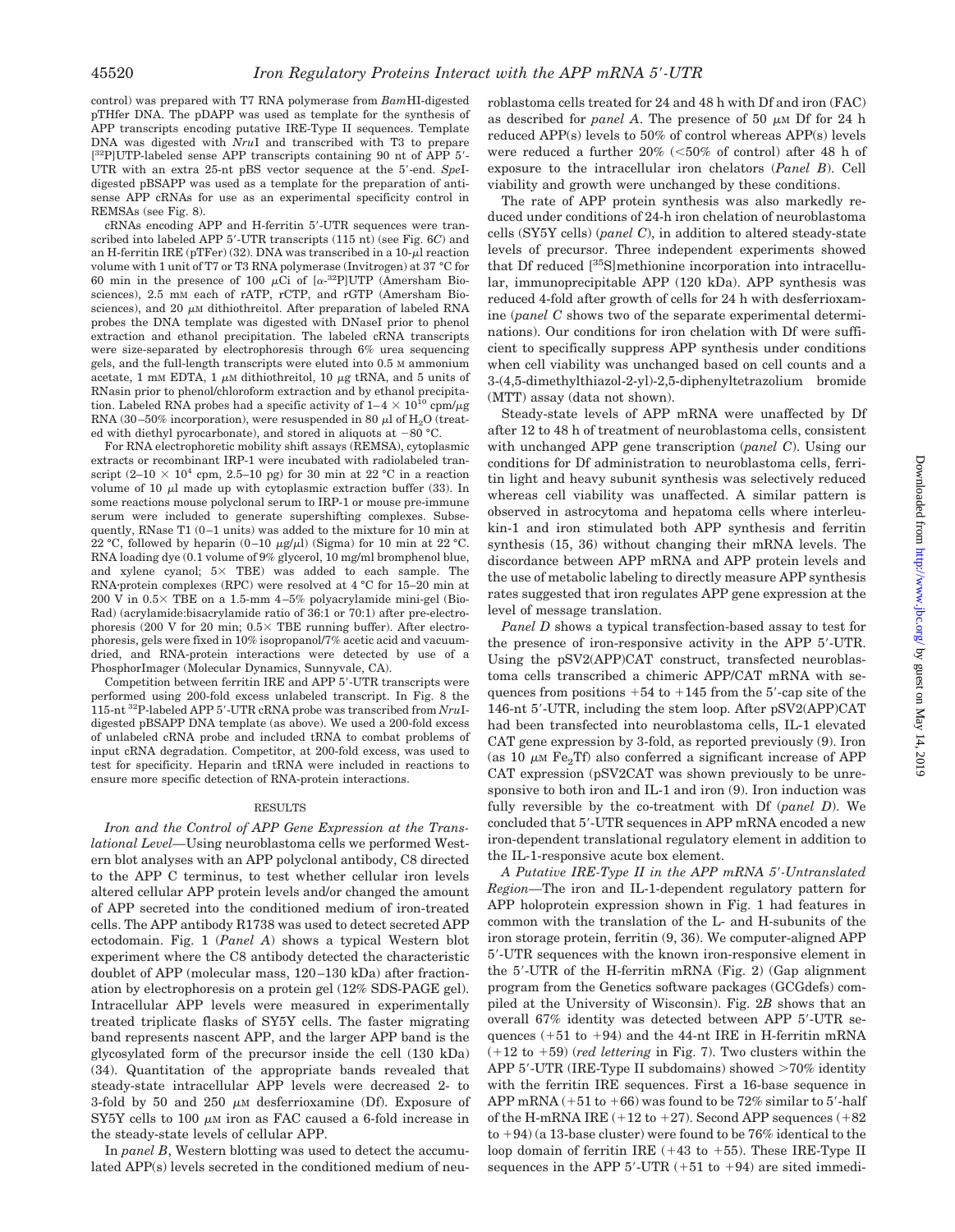

FIG. 1. **Iron regulates intracellular APP levels and the rate of APP translation.** *Panel A*, intracellular APP regulation in response to iron and desferrioxamine treatment of neuroblastoma cells (SH-SY5Y). Cells were treated for 48 h with Df and FAC. Cells were lysed and determined for protein content, after which 20 µg of cell extract was loaded on each *lane*. Proteins were fractionated by SDS-PAGE. Standardized Western blots were used to quantitate the steady-state levels of APP. The histogram graphically depicts the quantitation  $(n = 3)$  of the scans of the autoradiograms shown above. *Panel B*, extracellular APP (APP(s) levels in response to changed iron levels). Neuroblastoma cells were treated with FAC and Df for the indicated times. Cell medium was collected, medium was concentrated, and Western blots (R1753 antibody) were used to determine levels of APP(s) in the medium at 24 and 48 h post-induction. The histogram graphically depicts the quantitation ( $n = 3$ /expt, 3 expts) of the scans of the autoradiograms using densitometry by NIH Image software. *Panel C*, rate of APP protein synthesis relative to APP mRNA levels in neuroblastoma cells. Cells were exposed to Df (50  $\mu$ M) for 12 and 24 h. After [<sup>35</sup>S]methionine labeling for 30 min, cells were harvested and lysed, and the amount of intracellular APP synthesis was measured by autoradiography of SDS-PAGE fractionated proteins (as in *panels A* and *B*). APP mRNA levels were assessed by Northern blotting of parallel Df-stimulated cells. *Panel D*, the 90-bp *Sma*I-*Nru*I APP 5-UTR fragment, including the IRE homology domains, confers increased translation to a CAT reporter by IL-1 and iron. Neuroblastoma cells were transfected with pSV2(APP)CAT construct. After equal passage, cells were exposed for 24 h to (i) iron (as 10  $\mu$ m Fe<sub>2</sub>2Tf), (ii) IL-1 $\beta$ , (iii) IL-1 $\beta$  and Fe<sub>2</sub>Tf (10  $\mu$ m), and (iv) Fe<sub>2</sub>Tf (10  $\mu$ M) and Df (25  $\mu$ M), and CAT assays were performed as indicated under "Experimental Procedures."

ately upstream of the IL-1 acute box domain in the APP 5-UTR  $(+101$  to  $-146)$  (9).

The fold program of Zuker (37) (bioinfo.rpi.edu) was used to predict the best thermodynamic folding structure for the 146-nt APP 5'-UTR sequence element. This predicted APP RNA stem loop is shown in *panel A* with a Gibbs free energy value of 54.6 kcal/mol. The 11-nucleotide loop region was found to align with 75% sequence identity with the ferritin IRE stem loop (*bold lettering* represents nucleotides  $+83$  to  $+93$  in the loop region of APP mRNA, corresponding to the second boxed homology domain (*panel B*).

In *panel D* a set of separate pSV2(APP)CAT-based transfections showed that IL-1 and  $Fe<sub>2</sub>TF$  (10  $\mu$ M) treatment (12 h) induced CAT reporter gene expression by  $>3$ -fold. In this experiment transfected CAT expression was assayed using a liquid scintillation CAT diffusion assay as we described previously (36). The transcription rates of the CAT gene in pSV2(APP)CAT transfectants was unaltered in response to IL-1 and iron in neuroblastoma cells, because RNase protection analysis showed that APP CAT mRNA levels were not altered by IL-1 or iron treatment (*panel C*).

*The APP 5-UTR Encodes a Functional Iron-responsive Element—*Because APP 5-UTR sequences are homologous to the ferritin IREs, and because APP is regulated by iron and binds to both iron and copper (3), we tested the relative capacity of the iron chelator, desferrioxamine, to suppress APP 5-UTRdriven translation of a second reporter gene. For the purpose of maximizing specificity a construct was designed to express two reporter genes transcribed in a single dicistronic mRNA from one cytomegalovirus promoter. The upstream RFP gene was expressed under the control of APP 5-UTR sequences, encoding the 90-nt APP 5-UTR translation enhancer element, with an IRE. On the same dicistronic transcript the downstream GFP was translated under the control of a viral IRES (38). In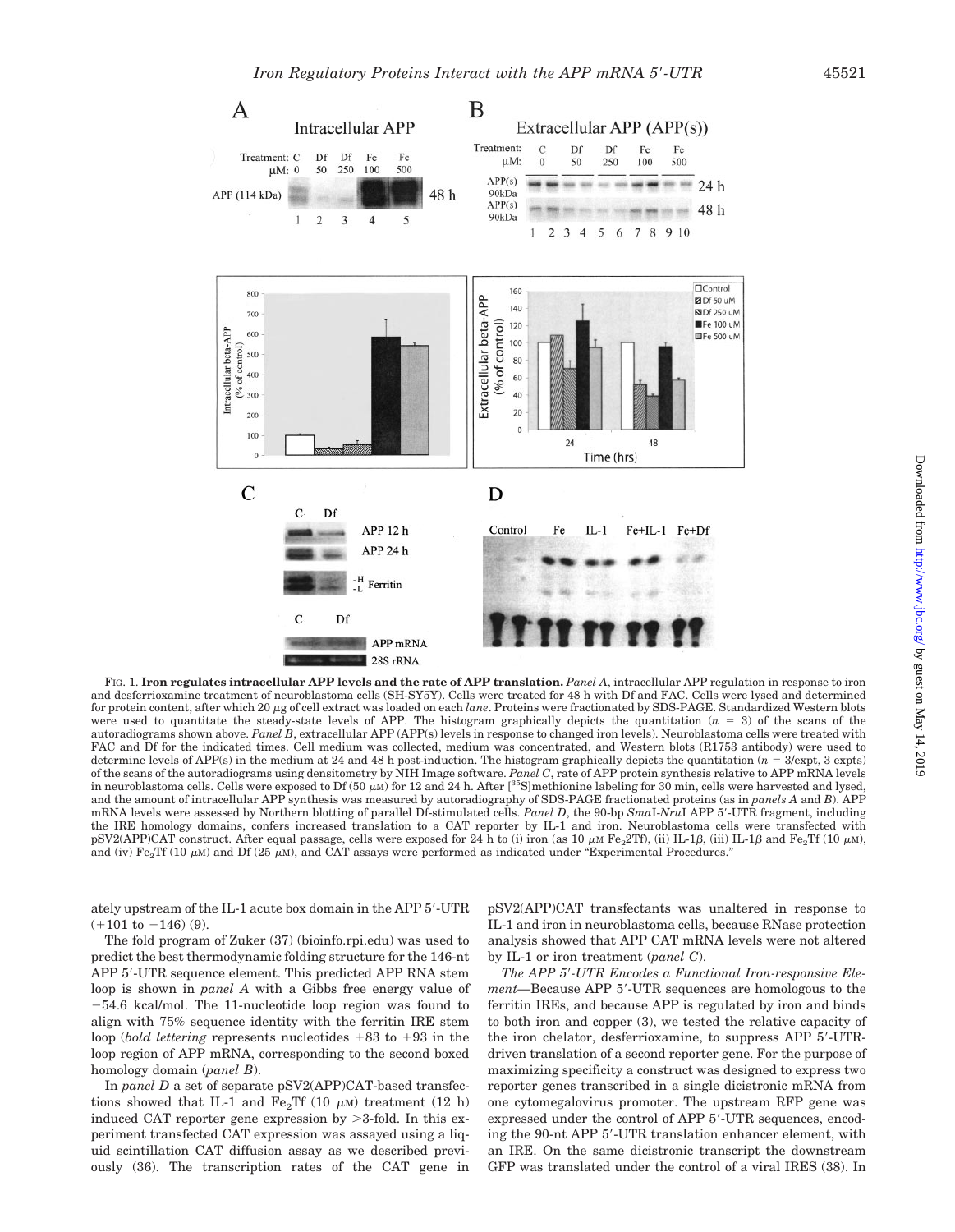

FIG. 2. **Evidence for an iron-responsive element in the 5-UTR of APP mRNA.** *Panel A*, APP 5-UTR sequences were computer-folded to generate the predicted RNA stem loop shown (*left* RNA secondary structure, Gibbs free energy 55 kcal/mol) (Zuker *et al.* (37), Rogers *et al.* (9)). *Bold lettering* shows the homology with the H-ferritin IRE (*right* RNA secondary structure) (Thomson *et al.* (20)). *Panel B*, homology exhibited between the H-ferritin mRNA IRE and APP 5-UTR sequences. Computer-based alignments (Gap, GCGDefs; University of Wisconsin) revealed an overall 66% similarity exists between APP 5'-UTR sequences (+51 to +94) and the 44-nt IRE in H-ferritin mRNA (+12 to +59) (shown in *red lettering*). Two homology clusters exist (*boxed regions*) in this APP IRE-Type II, which are shown to display >70% homology with ferritin IRE sequences as follows: (i) a 16-base sequence in APP mRNA (+51 to +66) is 72% similar to 5'-half of the H-mRNA IRE (+12 to +27); (ii) APP sequences (+82 to +94) constitute a 13-base cluster that is 76% homologous with the loop domain of the Ferritin IRE (+43 to +55). IRE-Type II sequences in the APP  $5'$ -UTR (+51 to +94) are sited immediately upstream of the IL-1 acute box domain in the APP  $5'$ -UTR (+101 to  $-146$ ) (Rogers *et al.* (9)). As a specificity standard, APLP-1 5'-UTR sequences exhibit 25% similarity to APP (shown) and APLP2 (not shown) as predicted from the alignment of related genes (5-UTR sequences diverge more rapidly than coding sequences). APLP-1 5-UTR sequences exhibited no homology with the H-ferritin IRE (APLP-1 is not regulated by intracellular iron chelation). *Panel C*, neuroblastoma cells were transfected with DNA from the pSV2(APP)CAT construct. After equal passage cells were exposed for 24 h to iron (as 10  $\mu$ M Fe<sub>2</sub>2Tf) or IL-1 $\beta$  or left untreated. Cells were assayed for CAT activity (0.2 vol) (*panel D*), or RNase Protection analysis was performed using a pBSCAT-generated cRNA probe as described previously (*panel C*) (21).

this configuration, both the RFP and GFP genes could be expressed at stoichiometrically equivalent levels on the same plasmid from the same cytomegalovirus promoter.

Fig. 3 shows a representative transfection-based experiment  $(n = 3)$  wherein iron chelation with Df specifically targeted the 90-nucleotide *Sma*I-*Nco*I element in the APP 5-UTR to cause suppression of the downstream RFP reporter translation. A critical finding was that Df did not suppress downstream GFP expression. GFP was translated from the same dicistronic transcript as RFP but was synthesized under the control of an IRES. GFP expression was unchanged over the  $1-100 \mu M$  dose range of Df. Intracellular iron chelation by Df suppressed APP 5-UTR-driven translational control of the RFP by 20% after a 48-h treatment of stable transfectants with 1  $\mu$ M DFO. Over increasing doses of Df, the percent reduction in RFP expression diminished by 40% (60% of control values using  $80-100 \mu M$ desferrioxamine). The lack of inhibition of GFP expression, driven by an IRES on the same transfected transcript, provided us with clear evidence that the APP 5-UTR is an IRE-Type-II-responsive element that mediated the action of Df to limit downstream translation. Maintenance of control levels of GFP demonstrated that Df does not cause cytotoxicy in neuroblastoma cells. These stably transfected cells were "growth-positive" under

all levels of iron chelation used. In sum, iron chelation with Df selectively and dose-dependently  $(1-100 \mu M)$  suppressed APP 5-UTR-specific translational expression of RFP.

*Desferrioxamine Specifically Suppresses APP 5-UTR-directed Translation of Luciferase Reporter mRNAs—*In Fig. 4 only constructs expressing APP  $5'$ -UTR  $(+146$  nt) exhibited a reduction of downstream APP-luciferase reporter mRNA translation in response to intracellular iron chelation. Df (10–30  $\mu$ M) selectively inhibited luciferase expression only in pGAL transfectants  $(+146$  nt of APP  $5'$ -UTR) whereas the same concentrations of chelator (30  $\mu$ M Df) left luciferase mRNA translation unchanged in pGL-3 transfectants that lack the 146-nt APP 5-UTR cassette. These transfection-based studies confirmed that the APP 5-UTR is a baseline translational enhancer (3 fold higher luciferase expression relative to pGL-3) that is dose-responsive to the intracellular iron chelation  $(10-30 \mu M)$ doses;  $n = 5$ ).

The transfection assay shown in *panel B* confirmed that desferrioxamine also selectively inhibited by 3-fold chimeric APP luciferase mRNA translation through APP 5-UTR sequences (pGAL construct) and in the additional presence of the downstream APP 3-UTR (1.2 kb) element (pGALA construct). In all the transient transfections with the pGL-3, pGAL, and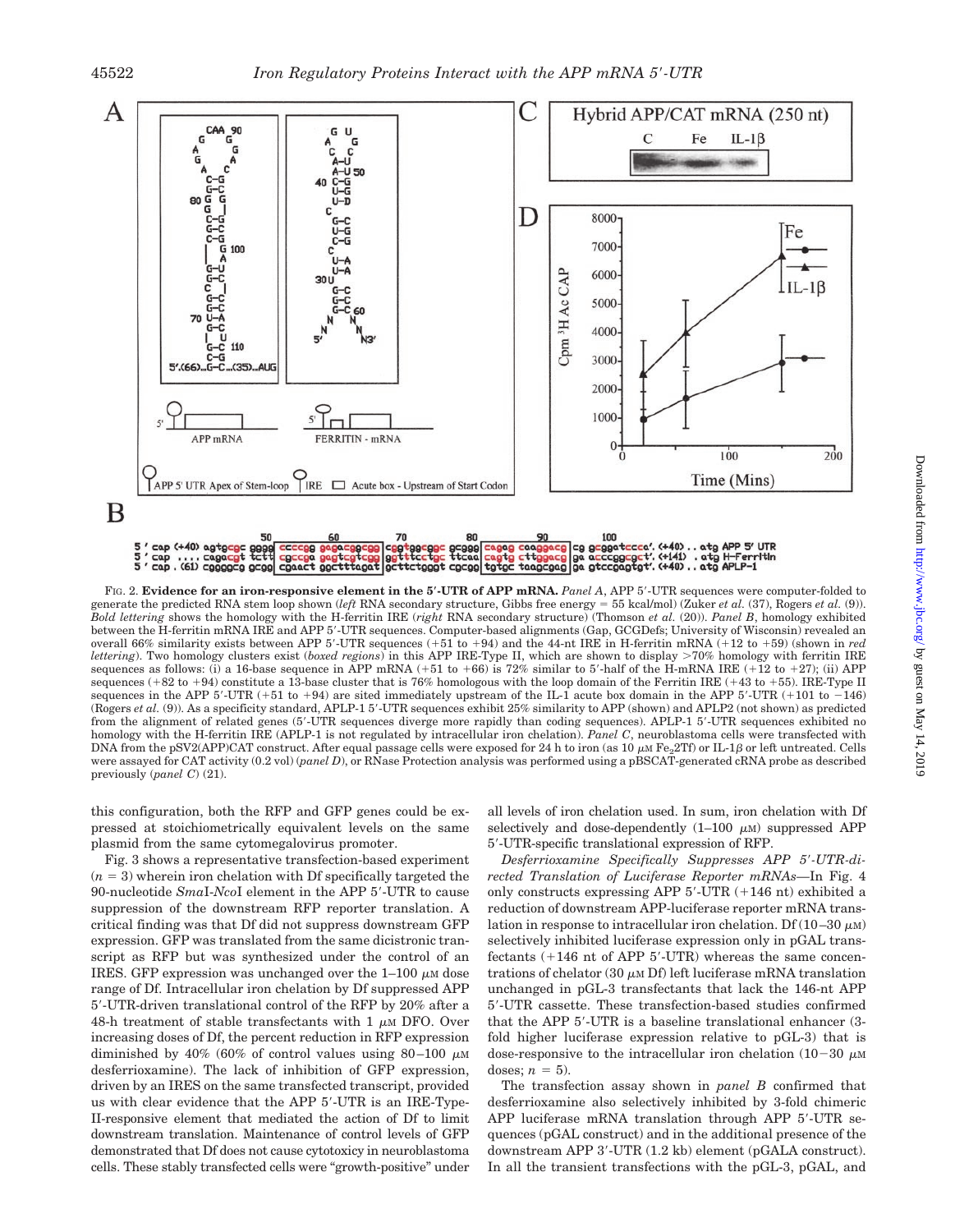

FIG. 3. **Desferrioxamine selectively inhibits APP 5-UTR-driven translation of an RFP reporter downstream but exerts no effect on translation of a dicistronic GFP reporter gene controlled by a viral internal ribosome entry site.** Neuroblastoma cells, stably transfected with pJR-1, were exposed to increasing concentrations of desferrioxamine for 48 h. Both RFP and GFP expression was then monitored by reading fluorescence at 400 nM wavelength (RFP) and 500 nM wavelength (GFP). GFP served as an internal control to register the lack of responsiveness of the downstream IRES to increasing levels of iron chelation. Maintenance of control levels of GFP expression demonstrated that desferrioxamine does not cause neurotoxicity. Experimentally the SY5Y neuroblastoma cells were transfected with  $10 \mu$ g of plasmid and selected for neomycin resistance to establish stable lines. After passage Df concentrations were added to  $96$  wells  $(n = 8$  wells for each concentration) over incrementally increased concentrations of iron chelator  $(1-100 \mu)$  for 48 h. The stably transfected cell line was growth-positive under all levels of iron chelation used.

pGALA plasmids the luciferase gene was transcribed from the common SV-40 early T-antigen promoter, which is not ironresponsive (36). Because these transfection data are standardized with co-transfected GFP expression plasmid, the observed differences in baseline luciferase expression can only be accounted for by the capacity of the chelators to suppress enhanced baseline reporter mRNA translation conferred by UTR sequences (pGALA  $>$  pGAL  $>$  pGL-3).

*APP 5-UTR-directed Translation Is Specifically Inhibited by Intracellular Metal Ion Chelation But Not in Response To the Extracellular Cation Chelator, EDTA—*Fig. 5 shows similar transient transfection-based assays where we measured the specificity and degree to which (i) Df (high affinity iron chelator), (ii) clioquinol (low-affinity copper-zinc-iron) chelator, and (iii) EDTA (extracellular  $Ca^{2+}$  and  $Mg^{2+}$  chelator) suppressed APP 5'-UTR directed translation of a luciferase reporter mRNA (using pGAL, pGALA, and pGL-3). Operationally the transiently transfected cells were passaged into four duplicated rows of a 96-well plate and then exposed to (i) Df (1 to 100  $\mu$ M), (ii) matching concentrations the divalent copper-zinc chelator, clioquinol (1 to 100  $\mu$ M in the adjacent three rows), and (iii) the non-metal-specific divalent cation chelator, EDTA  $(1 \text{ to } 100 \mu\text{m})$ in the adjacent three rows). To ensure equal experimental transfection efficiency in all experiments luciferase activity was standardized by assessing the levels of co-transfected GFP activity. A dose-response chelator-inhibition curve was set up using the average luciferase activity measured in four separate wells per drug dose. Each point is the average of four separate wells for generating the dose-response curves in Fig. 5.

Extrapolation from the dose-response curve in Fig. 5*A* showed that 10  $\mu$ M Df chelated sufficient intracellular iron to selectively inhibit half of APP 5'-UTR-driven expression of luciferase mRNA translation ( $IC_{50} = 10 \mu M$  in pGAL transfectants). To control for specificity the extracellular divalent  $Mg^{2+}$ and  $Ca^{2+}$  chelator EDTA exerted no suppression of translation through APP 5-UTR sequences. The lack of EDTA effect provides an additional specificity control for our conclusion that only the intracellular metal chelators, Df and clioquinol, suppress APP 5-UTR-dependent translation. The copper-zinc-iron chelator, clioquinol, inhibited APP 5-UTR-conferred translation of the downstream luciferase reporter in transient pGAL transfectants with an  $IC_{50}$  of 21  $\mu$ M. The dose-response experiments shown in Fig. 5 are representative of multiple independent determinations ( $n = 4$ ). The IC<sub>50</sub> values for each chelator to inhibit transfected APP/luciferase gene expression was calculated from the inhibition curves and is shown in Table I  $(n = 4)$ . Table I summarizes the  $IC_{50}$  values for the desferrioxamine and clioquinol to specifically suppress translation conferred by the 146-nt APP 5'-UTR element (pGAL) (IC<sub>50</sub> = 10  $\mu$ M for desferrioxamine, IC<sub>50</sub> = >21  $\mu$ M for clioquinol).

*Labeled APP 5-UTR Transcripts Selectively Interact with Iron-regulatory Proteins—*We used a standard REMSA to test for a possible interaction between labeled cRNAs encoding 5-UTR sequences in the APP mRNA and recombinant IRP-1. The pBS(APP) construct used to generate labeled cRNAs is shown in *panel A* (Fig. 6). In the REMSA shown in *panel B*, inclusion of a mouse antibody to rIRP-1 generated a supershift of the RNA-protein complex (RPC) and a reduction in the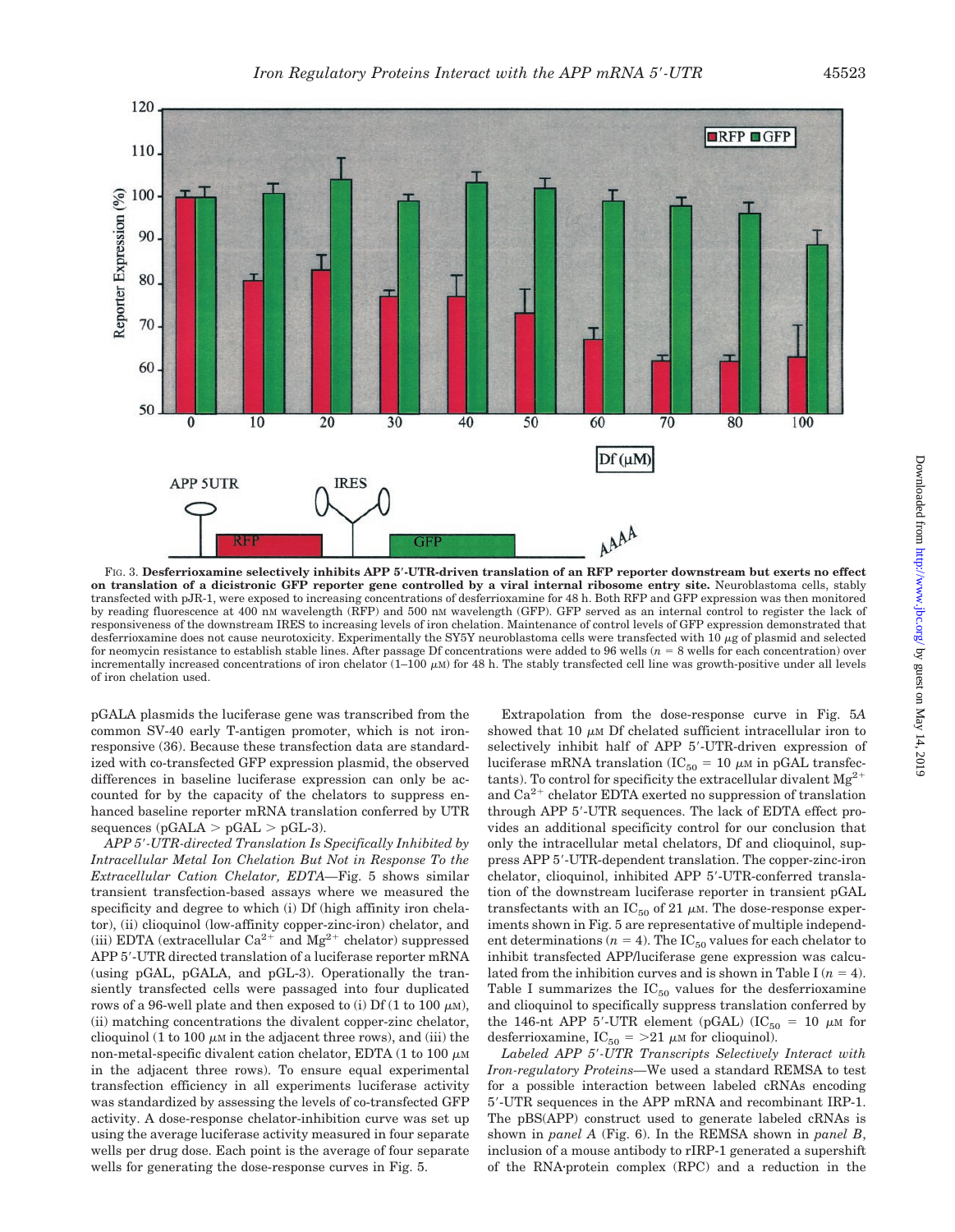

FIG. 4. **Desferrioxamine selectively inhibits the capacity of the APP 5-UTR to confer baseline translation to a luciferase reporter mRNA.** *Panel A*, the pGAL construct expresses APP 5-UTR sequences inserted in front of the luciferase gene start codon within the unique 5-UTR *Hin*dIII/*Nco*I sites of the luciferase gene in the parental pGL-3 vector (Promega, Madison, WI). DNA from pGAL and pGL-3 (10  $\mu$ g) was transiently transfected into SY5Y neuroblastoma cells in the presence of standardizing GFP plasmid  $(5 \mu g)$ . Transfected cells were split equally into four flasks and grown in duplicate for 36 h as follows: (i) untreated, (ii) 10  $\mu$ M Df (DFO), (iii) 20  $\mu$ M Df (DFO), and (iv) 30  $\mu$ M Df (DFO). To standardize for transfection efficiency cells were washed in phosphate-buffered saline and quantitated for GFP activity. Cells were then lysed  $(1 \times$  reporter gene lysis buffer; Roche Molecular Biochemicals), and the lysates were monitored for luciferase activity. The *graphs* show the effect of iron chelation with Df (DFO) to suppress luciferase gene expression in pGAL transfectants (+APP 5'-UTR). Transfectants of pGL-3 ( $-$ APP 5'-UTR) were unresponsive to iron chelation with desferrioxamine. Values on the *y* axis were standardized to account for minor differences in the transfection efficiencies between pGAL and pGL-3 plasmids  $(n = 6)$ . *Panel B*, transfection assays were performed as described in *panel A*, but the effect of Df on luciferase expression in pGALA transfectants (APP  $5'$ -UTR + APP  $3'$ -UTR sequences) was also monitored.

amount of APP/IRP formed (compare *lanes 2* and *3*). Inclusion of anti-IRP-1 antibody also generated a supershift of the RPC formed between APP 5-UTR and a neuroblastoma lysate protein (compare *lanes 4* and *5* and *lanes 6* and *7*). Because anti-IRP-1 antibody generated a specific supershifted complex, these data demonstrated that the APP 5-UTR interacted with both recombinant IRP-1 and an RNA-binding protein related to IRP in neuroblastoma lysates. The supershifted band for recombinant IRP-1 reproducibly migrated slightly in advance of the supershifted complex formed when using lysate proteins. This effect is reproducible and may be the result of the involvement of other APP 5'-UTR RNA-binding proteins.

The REMSA in Fig. 6*D* shows that antiserum raised against rIRP-1 from a second mouse generated the same specific RNA-protein complex (compare *lanes 1* and *3* with *lanes 2* and *4*). Pre-immune serum from matching mice did not supershift the RPC formed between APP 5'-UTR and neuroblastoma IRP (compare *lanes* 3 and 4). In other RNA gel shifts  $(n = 6)$  the APP 5'-UTR probe did not bind to antibody alone (not shown).

In Fig. 6*C* labeled 90-nt cRNA for APP 5-UTR (*Sma*I-*Nru*I) formed an RPC with recombinant IRP-1 and lysate IRP (*lanes 2* and *3*) (*bottom panel*) that co-migrated with the RPC formed between the ferritin IRE and rIRP-1 (*top panel*). *Lane 1* of both panels represents no protein; *lanes 2* and *3* include rIRP-1 (10 ng) in the reactions (33). On the same 4% acrylamide gel, labeled cRNAs encoding both the ferritin IRE and APP 5'-UTR sequences also formed a specific RPC with neuroblastoma IRP-1/2 (*lanes 4* and *5*, both *panels*). The RPCs formed between cRNA probes and recombinant IRP-1 migrated more slowly than lysate



FIG. 5. **Translation by the APP 5-UTR enhancer is responsive** to intracellular iron and copper chelation but not  $Ca^{2+}$  and **Mg2 chelation.** *Panel A*, dose-responsive iron chelation with desferrioxamine suppressed APP 5-UTR conferred translation of a downstream luciferase reporter mRNA (pGAL) whereas the same concentrations of EDTA did not reduce luciferase expression. pGAL-transfected SY5Y cells were split equally into a 96-well format  $(n = 4)$ , and cells were grown in the presence of increasing concentrations of desferrioxamine (1–100  $\mu$ M) for 48 h. After harvesting lysates, differences in transfection efficiency were standardized by expression of a co-transfected GFP gene (5  $\mu$ g of co-transfected GFP plasmid with 10  $\mu$ g of pGAL plasmid). The potent inhibitory action of desferrioxamine on chimeric APP/luciferase reporter expression was evaluated statistically by linear regression (best fit curves shown in the *graphs*). The  $IC_{50}$ (half-inhibitory concentration) of desferrioxamine required to reduce maximal APP 5-UTR-driven translation was presented in Table I. EDTA  $(n = 3)$  did not inhibit the translation of luciferase reporter mRNA driven by APP 5-UTR sequences. *Panel B*, dose-responsive metal chelation with clioquinol suppressed APP 5-UTR conferred translation of a downstream luciferase reporter mRNA (pGAL). As shown in *panel A* the same concentrations of EDTA did not reduce luciferase expression. pGAL-transfected SY5Y cells were split equally into a 96-well format  $(n = 4)$ , and cells were grown in the presence of increasing concentrations of clioquinol  $(1-100 \mu)$  for 48 h. After harvesting lysates, differences in transfection efficiency were standardized by expression of co-transfected GFP (5  $\mu\mathrm{g}$  of co-transfected GFP plasmid with 10  $\mu$ g of pGAL plasmid). The potent inhibitory action of clioquinol on chimeric APP/luciferase reporter expression was statistically evaluated by linear regression (bestfit curves shown in the graphs). The IC<sub>50</sub> (half-inhibitory concentration) of clioquinol required to reduce maximal APP 5-UTR-driven translation is presented in Table I. As shown in *panel A*, EDTA  $(n = 3)$  did not suppress APP 5'-UTRdriven translation of a downstream chimeric APP/luciferase reporter mRNA in these transfection-based assays.

TABLE I *Half-inhibitory concentrations*  $(IC_{50})$  *of chelators to reduce APP* 

| $5'$ -UTR-driven translation ( $n = 5$ /assay) (four separate transfections) |  |  |  |
|------------------------------------------------------------------------------|--|--|--|

| $pGAL(5'-UTR)$                 |  |  |
|--------------------------------|--|--|
| $\mu$ M<br>10<br>21<br>$>>$ 30 |  |  |
|                                |  |  |

IRP complexes, because the recombinant His-tagged IRP-1 truncated 30 amino acids at the amino terminus (40).2

Lysates derived from IL-1-stimulated cells showed more complex formation (*lanes 6* and *7*) relative to control cells (*lanes*  $4$  and  $5$ ) ( $n = 3$ ). Lysates from Df-treated cells showed reduced complex formation (compare *lanes 4* and *8*)  $(n = 3)$ . The ferritin

<sup>2</sup> A. Koeppen, personal communications.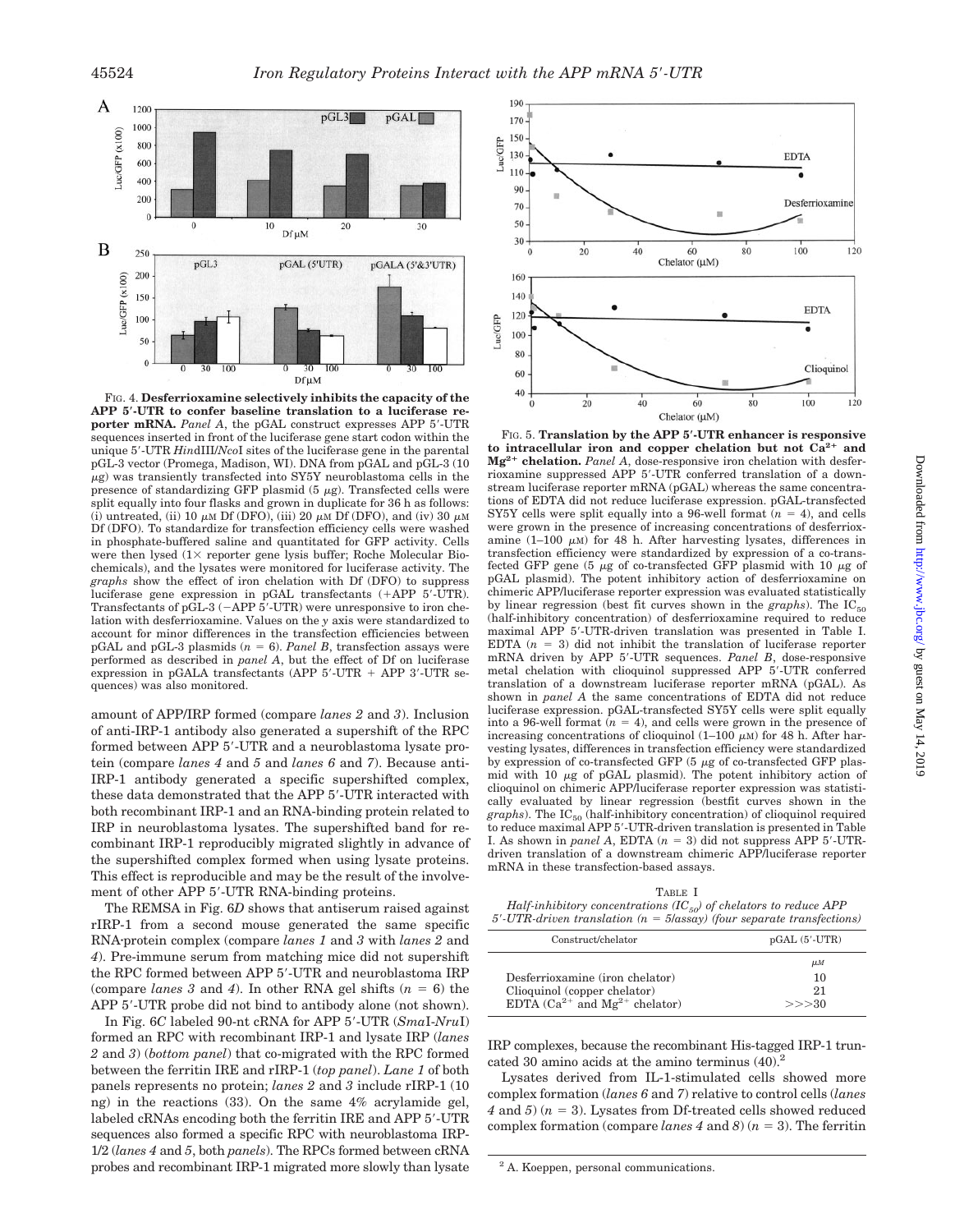FIG. 6. **Specific interaction between APP 5-UTR (IRE-Type II) and ironregulatory proteins.** *Panel A*, constructs used to generate labeled APP and ferritin 5-UTR probes. Transcripts for the APP 5-UTR were synthesized using T3 polymerase and an *Nru*I-digested pB-SAPP DNA template. Ferritin cRNAs were made from a pTHfer template (39). Panel B, labeled APP 5'-UTR cRNAs bind to rIRP-1 and neuroblastoma IRPs to form an RNA-protein complex that can be supershifted with IRP-1 antibody. Lysates prepared from desferrioxamine- and IL-1-treated cells exhibited modulated binding of the APP 5-UTR probe to lysate IRP. *Lane 1*, APP 5-UTR cRNA probe; *lane 2*, IRP-1 and APP 5'-UTR cRNA probe; *lane 3*, supershifted version of *lane 2* with anti-IRP-1 antibody; *lane 4*, untreated SY5Y lysate; *lane 5*, supershifted version of *lane 4* with anti-IRP-1 antibody; *lane 6*, IL-1-stimulated SY5Y lysate; *lane 7*, supershifted version of *lane 6* with anti-IRP-1 antibody; *lane 8*, lysate from Df-treated cells; *lane 9*, supershifted version of *lane 8* with anti-IRP-1 anti-body. *Panel C*, 32P-labeled cRNAs encoding APP 5-UTR sequences (APP-cRNA) specifically interact with recombinant IRP-1 and lysate IRP to form an RNAbinding complex (RPC) that co-migrates with the RPCs formed between the 32Plabeled ferritin-IRE and IRP-1 (representative of eight separate assays). *Panel D*, 32P-labeled cRNAs encoding APP 5- UTR sequences (APP-cRNA) specifically interact with lysate IRP to form an RNAbinding complex (RPC) that is supershifted by mouse antiserum raised against rIRP-1 (*lanes 2* and *4*) but not by pre-immune serum (*lane 3*) and in reactions with no antibody (*lane 1*).



IRE is known to interact more strongly with IRP-1 and/or IRP-2 after desferrioxamine exposure to cells (39). For APP mRNA iron chelation with desferrioxamine reduced the interaction between IRP-1 and APP 5-UTR probe (Fig. 6*B*). IL-1 increased the interaction (Fig. 6*B*).

The RNA gel-shift experiments shown in Fig. 7 demonstrate that a deletion of the second IRE homology domain in APP 5-UTR significantly reduced the interaction between rIRP-1 and the APP 5-UTR. These findings supported our model that the APP 5-UTR encodes an active iron-responsive element (IRE-Type II). Mutant APP 5-UTR transcripts were generated with a deletion of the region of the APP 5'-UTR predicted to be homologous to the core CAGUGN loop region of the H-ferritin iron-responsive element (nucleotides +83 to +86 were deleted as shown in Fig. 7). In *lanes 1* and *2* ferritin IREs bound rIRP-1 and lysate IRP to form a specific RPC (*lanes 1* and *2*). Labeled transcripts encoding the APP 5-UTR also showed specific binding to rIRP-1 (*lane 6*) and binding to an IRP in SY5Y lysate (*Lane 5*) although at reduced levels compared with the known high affinity with which the ferritin IRE interacts with IRP-1.

RNA gel shifts using APP cRNA bearing the  $\Delta 4$  mutation ( $\Delta 4$ ) cRNAs) only bound weakly to form a specific RPC with recombinant IRP-1 (*lane 4*). There was no detectable binding between the  $\Delta 4$  cRNAs and lysate IRPs (lane 3).

Densitometry showed that interaction between IRP-1 and  $\Delta 4$ mutant cRNAs was reduced 10-fold compared with the binding of the wild-type APP 5-UTR probe and rIRP-1 (compare *lanes* 4 and 6). When using recombinant IRP-1 the  $\Delta$ 83–86 mutant APP 5-UTR reproducibly exhibited residual binding (*lane 4*) but displayed no binding to lysate IRP (*lane 3*). This observation probably resulted from IRP-1 binding to sequences in the upstream homology domain (see "Discussion"). The differential mobility between the ferritin IRE-IRP complex and APP 5'-UTR-IRP complex evident in Fig. 6 is not shown in Fig. 7. The regions of significant homology between the APP 5-UTR are presented in *red lettering* (Fig. 7, *lower panel*), the two APP 5-UTR IRE domains are *boxed*, and the deleted nucleotides are shown relative to the second IRE domain.

In Fig. 8 our results showed that the ferritin IRE transcripts cross-competed with labeled APP 5-UTR probe for binding to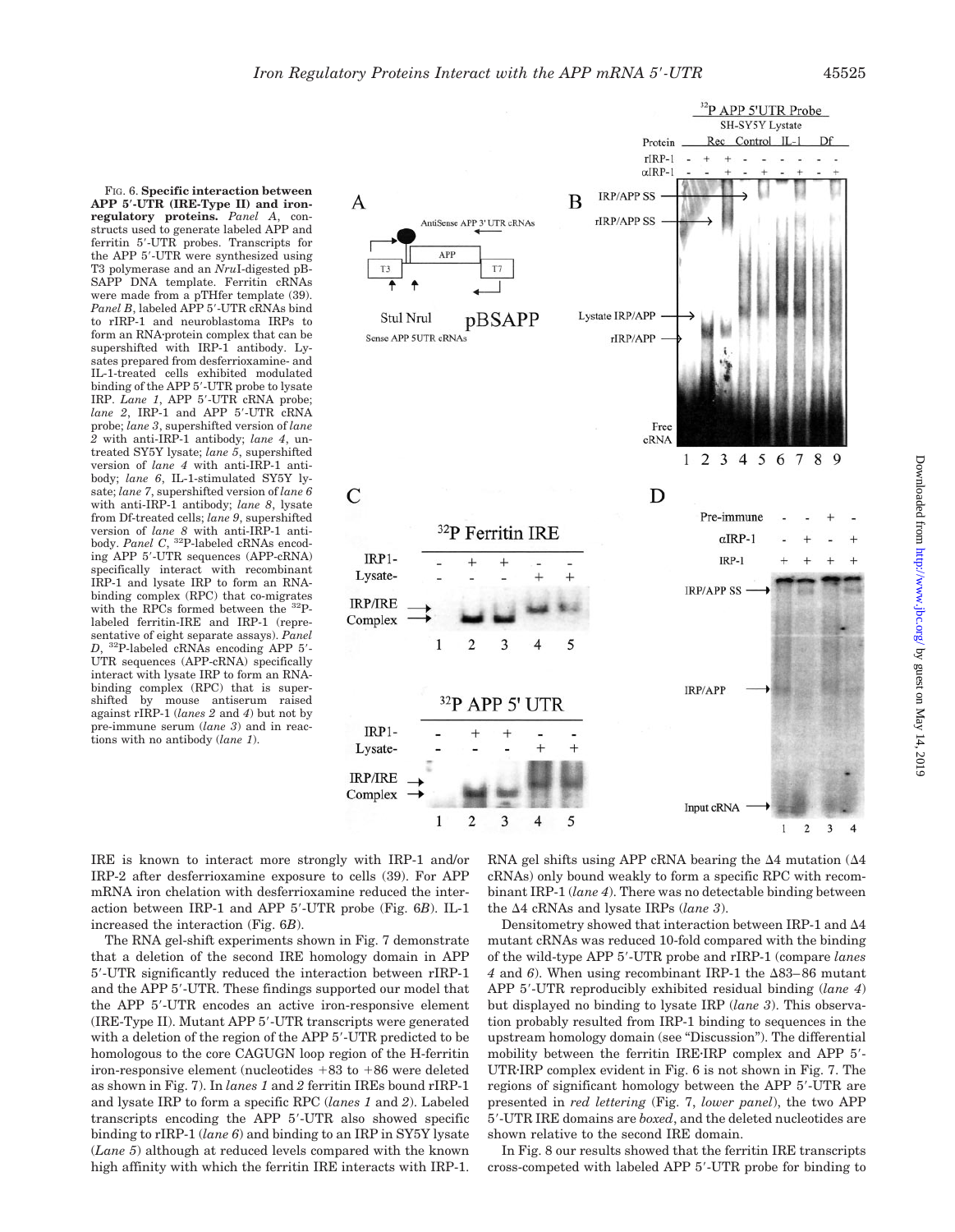FIG. 7. **Deletion mutation of the second IRE homology domain reduces the interaction between iron-regulatory proteins and the APP 5-untranslated region** *in vitro***.** A labeled transcript encoding a 4-base deleted mutant version of the APP 5'-UTR no longer binds to lysate IRP and exhibited reduced specific binding to recombinant IRP-1. *Lane 1*, 32P-labeled ferritin IRE cRNA probe with IRP in human neuroblastoma lysate (SY5Y·5 μg); *lane 2*, <sup>32</sup>P-labeled ferritin IRE with rIRP-1 (10 ng); *lane 3*, 32Plabeled  $\Delta 4$  mutant APP  $\bar{5}'$ -UTR cRNA probe with human neuroblastoma lysate (SY5Y; 5  $\mu$ g); *lane 4*, <sup>32</sup>P-labeled  $\Delta 4$  mutant APP 5'-UTR probe with rIRP-1 (10<br>ng); *lane* 5, <sup>32</sup>P-labeled APP 5'-UTR cRNA probe with human neuroblastoma lysate  $(SY5Y; 5 \mu g)$ ; *lane 6*,  $[{}^{32}P]$ -labeled APP 5-UTR cRNA probe with rIRP-1 (10 ng). *Panel B*, the APP IRE (Type II) homology domains are depicted in *red lettering* and are *boxed*. APP sequences were mutated between nucleotides from  $+83$  (AGAG) to  $+86$  ( $\Delta 4$  mutant) so that deleted APP 5'-UTR transcripts could be transcribed. The deletion corresponded to the first four bases of the loop region of the predicted APP 5-UTR RNA stem loop structure shown in Fig. 2.



FIG. 8. **Transcripts encoding the H-ferritin IRE cross-competed with 32P-labeled APP 5-UTR cRNA probes for binding with neuroblastoma and hepatoma lysate proteins.** *Panel A*, SH-SY5Y lysates. H-ferritin IRE (200 excess) prevented (100%) labeled APP cRNAs from binding to lysate IRP (compare *lanes 1* and 3). A similar 200× excess of unlabeled APP cRNA 75% competed with labeled APP cRNA for formation of a specific RPC with SY5Y lysates (compare *lanes 1* and 5). As a control for specificity APP 3'-UTR sequences (200 \times) did not compete with labeled APP 5-UTRcRNA probe for formation of a specific RNA-binding complex (RPC) in SH-SY5Y lysates (compare *lanes 1* and 7). *Lanes 2*, 4, 6, and 8, the <sup>32</sup>P-labeled APP 5'-UTR probe was reacted with 50 μg of lysate (saturated binding observed, equivalent to input probe). *Panel B*, HepG2 lysates. H-ferritin IRE (200× excess) prevented 100% labeled APP cRNAs from binding to lysate IRP (compare *lanes 1* and 3). A similar 200× excess of unlabeled APP cRNA 100% competed with labeled APP cRNA for formation of a specific RPC in SY5Y lysates (compare *lanes 1* and *5*).

IRP when using either neuroblastoma (SY5Y) or hepatoma (HepG2) cell lysates  $(n = 8; \leq 5 \mu g)$  of lysate). These data support the conclusion that APP 5'-UTR sequences interacted specifically with an iron-regulatory protein. A 200-fold excess of unlabeled APP 5-UTR cRNA partially competed with labeled APP cRNA for formation of a specific RPC in neuroblastoma lysates (*panel A*, *lane 5*) but completely competed for binding in hepatoma lysates (*panel B*, *lane 5*). The H-ferritin IRE cross-competed with labeled APP 5-UTR as effectively as the homologous APP 5-UTR cRNA for preventing binding of the APP 5-UTR probe to both neuroblastoma (*panel A*, *lane 3*), and hepatoma lysate factors (*panel B*, *lane 3*). To control for specificity of competition, antisense transcripts encoding APP 3-UTR sequences did not compete with the labeled APP 5- UTR probe to form a specific RPC (*panel A*, *lane 7*). These results suggest that the APP 5-UTR binds to IRP-1 and/or IRP-2 *in vivo*, in addition to specifically interacting  $(n = 9)$  with recombinant IRP-1 *in vitro*.

## DISCUSSION

This report shows the presence of a functional iron-regulatory element (IRE-Type II) in the 5'-UTR of the mRNA encoding the Alzheimer's APP. We showed previously that IL-1 stimulated 12-fold increase in the rate of astrocytic APP protein synthesis through APP 5'-UTR sequences (9). In that same report, iron levels were also shown to regulate APP mRNA translation in astrocytic cells (9), consistent with the current results in which intracellular iron levels significantly modulated APP synthesis in neuroblastoma cells (Fig. 1). APP(s) secretion reflected intracellular APP levels in response to desferrioxamine treatment (Fig. 1, *panels A* and *B*). However iron may decrease  $\alpha$ -secretase cleavage rates, because 24- and 48-h stimulation with ferric ammonium citrate  $(500 \mu M)$  reduced APP(s) levels at the same time that intracellular APP levels were enhanced significantly.

Sequences within the APP 5'-UTR conferred iron-dependent regulation to three separate reporter genes (CAT, luciferase, and RFP reporters; see Figs. 2–5). RNA gel-shift data confirmed that APP 5'-UTR sequences bound specifically to recombinant IRP-1. The interaction between lysate IRP and APP 5-UTR sequences was reproduced using neuroblastoma lysates such that a 200-fold excess presence of H-ferritin IRE cross-competed the interaction as effectively as unlabeled homologous APP 5-UTR transcript. The interaction was also supershifted using anti-IRP-1 antiserum. The finding that pre-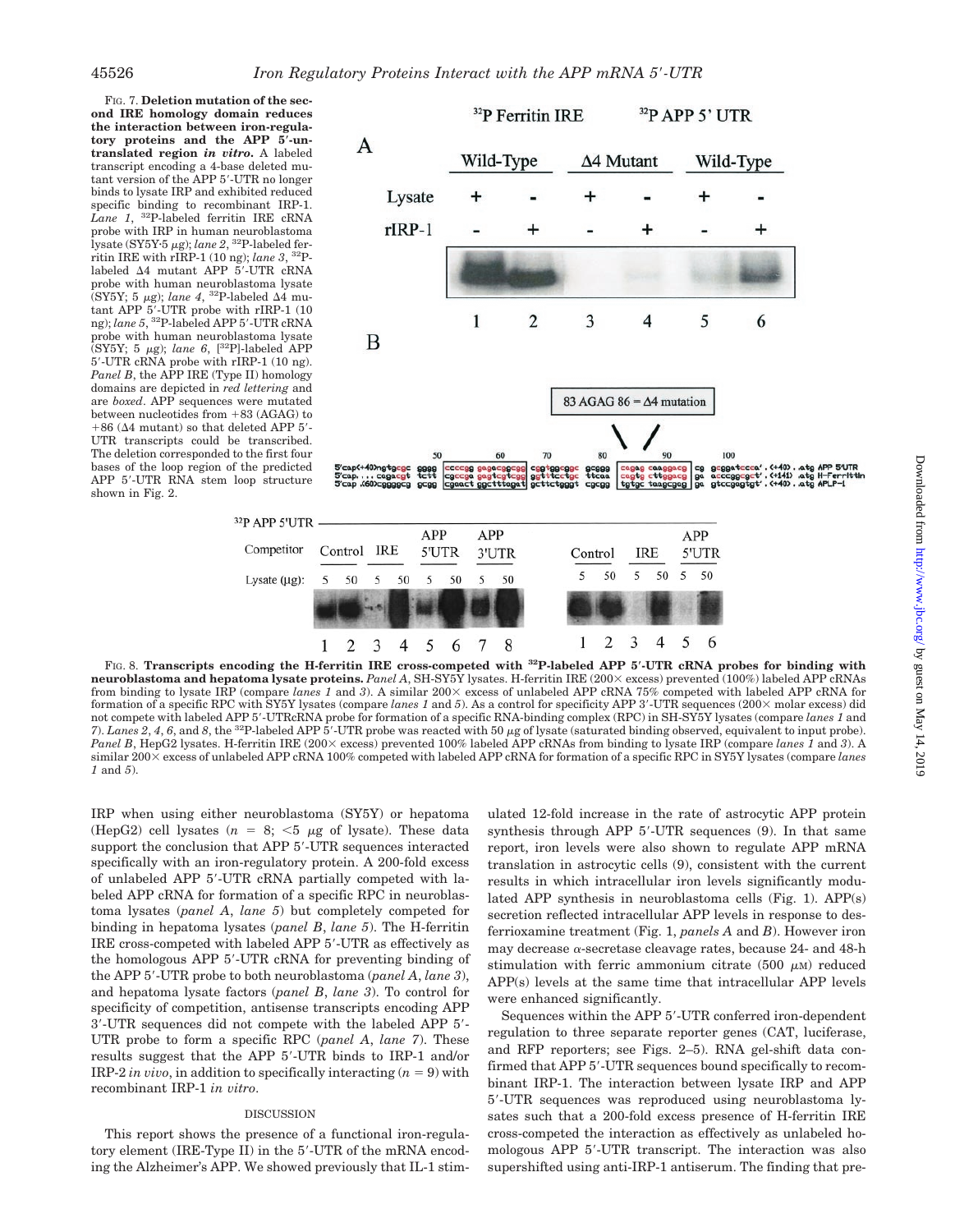immune serum no longer generated the supershifted complex (Fig. 6*D*) provide an important selectively control to validate the antibodies raised against rIRP-1.

We concluded that the RPC formed after the binding of IRP-1 to APP 5-UTR sequences was highly specific, because the RPC was supershifted readily and cross-competed by unlabeled ferritin IRE sequences. Binding to recombinant IRP-1 and a lysate IRP was abrogated by the presence of a deletion mutation in the loop region homology domain-2. In Fig. 7 there remains residual binding between the mutant APP 5'-UTR cRNA and recombinant IRP-1 (10-fold less than wild-type). We suggest the maintenance of residual binding was probably the result of interaction between the upstream IRE homology domain in the 146-nt APP 5'-UTR  $(+51$  to  $+66$ ) and rIRP-1. When using neuroblastoma lysate, other RNA-binding protein interactions to the APP 5-UTR override the capacity to observe residual binding as seen in *lane 3* of Fig. 7. These data lend further support to the model that APP 5'-UTR sequences interact specifically with an iron-regulatory protein in human neuroblastoma and hepatoma cells.

The active element was designated as an IRE-Type II, because labeled cRNAs encoding the APP 5'-UTR showed a different modulated binding to IRPs relative to labeled H-ferritin IRE transcripts (Fig. 6). Desferrioxamine decreased the specific interaction between APP 5'-UTR cRNA probes and neuroblastoma lysate IRP whereas the interaction between hepatic IRP-1 and IRP-2 and the ferritin IRE is known to be increased significantly in response to intracellular iron chelation (39). The RNA gel-shift data showed that the APP IRE-Type II exhibited modulated binding to IRP-1/IRP-2 similar to IRE-like sequences in the 5'-UTR of the mRNA encoding transferrin (Tf RNA) (41). However Tf mRNA 5'-UTR sequences were shown to bind at higher affinity to lysates derived from cells exposed to iron chelation with desferrioxamine (41).

The finding that 5'-UTR sequences in both APP and ferritin mRNAs are baseline translation enhancers (Fig. 4) differs from the mechanisms governing translation of most eukaryotic mRNAs. For example, the transcript for FMR protein (fragile X mental retardation protein) encodes 5'-UTR secondary structure that is sufficiently stable to suppress downstream FMR protein translation (42). APP 5'-UTR RNA sequences are predicted to fold into an RNA stem loop with a Gibbs free energy value ( $\Delta G = -54.9$  kcal/mol (9)) that would also be expected to suppress translation of a downstream start codon. However the 146-nt APP 5-UTR conferred increased baseline translation to reporter mRNAs in neuroblastoma and astrocytoma cells similar to ferritin L- and H-mRNAs in hepatoma cells (9, 36). The data in Fig.  $4A$  show that pGAL transfectants exhibited  $>3$ fold elevated luciferase expression compared with luciferase expression from pGL-3 transfectants (in pGAL the full-length 146-nt APP 5-UTR was inserted immediately in front of the luciferase gene start codon from pGL-3).

IRE-dependent pathways govern the post-transcriptional expression of many proteins involved in iron metabolism, in addition to ferritin and the transferrin receptor. For example erythroid aminoluvenyl synthase mRNA encodes a 5-UTR cap site-specific IRE and is translated more efficiently during iron influx into reticulocytes, leading to enhanced heme biosynthesis during red blood cell production (43). Also, the iron transporter gene encoding IREG1/ferriportin is crucial for the movement of iron from the gut into the blood and is known to encode functional IREs in the 5'-UTR (44, 45).

A modified IRE was predicted previously to be present in the coding region of APP mRNA at a site immediately upstream of the  $\overline{AB}$  peptide domain in the APP ectodomain (46). Tanzi and Hyman (46) suggested that familial Alzheimer's disease mutations might disrupt stem loop formation to generate diseaseassociated phenotypes (46). However, clinically silent mutations for AD were also shown to disrupt the IRE secondary structure (47) leaving the physiological significance of the stem loop uncertain. Our data lend weight to a model for IRP binding to APP mRNA at an upstream site in the 5'-UTR of APP mRNA consistent with the responsiveness of these sequences to iron. We are further investigating the physiological relevance of the IRE in the  $A\beta$  peptide region of APP mRNA in concert with this upstream IRE-Type II.

The data in this report point to the presence of an ironregulatory domain in the APP mRNA 5'-UTR that is absent in the APLP-1 mRNA. The alignments in Figs. 2 and 7 show that APP 5'-UTR sequences are selectively homologous with the ferritin mRNA IRE in two restricted homology clusters  $(+51$  to  $+66$ ) and  $(+82$  to  $+94)$ , which is absent from the corresponding APLP-1 5'-UTR sequence (Figs. 2 and 7). Wasco *et al.* (48) showed that APLP-1 and APLP-2 are homologous proteins to APP. Knock-out mouse studies confirmed their functional redundancy, because APP and APLP-1 APLP-1/APP knock-outs are viable (APLP-2/APP double knock-outs are lethal (49)). Therefore the iron-regulatory domain in the APP 5'-UTR appears unique to the  $\Delta\beta$  precursor relative to APLP-1 and APLP-2. It remains to be determined whether the APP 5'-UTR is both a copper- and iron-regulatory element. Alternatively the APP 5'-UTR may operate selectively in response to iron, and APLP-1 and APLP-2 may be more responsive to different metals (*i.e.* copper and zinc).

Our finding that steady-state levels of intracellular APP are tightly regulated by iron is consistent with the preliminary clinical studies showing that copper and iron chelation may therapeutically reduce APP levels and lower  $\overrightarrow{AB}$  peptide product in brain subregions. Inhibition of APP translation mediated through the APP 5-UTR provides another mechanism by which chelators could be therapeutic agents for the treatment of AD patients (35, 50).

*Acknowledgements—*We are endebted to Dr. Dominic Walsh, Dr. Lars Nilsson, Dr. Frank Bunn, Dr. Kenneth Bridges, Dr. Huntington Potter, and Dr. Dennis Selkoe for continued support. Dr. Howard Fillit and Dr. Lorenzo Refolo have provided helpful support and discussion. We are particularly grateful to Nathan Best for assistance with the graphics and Sandra Payton and Amanda Venti for providing technical support.

#### REFERENCES

- 1. Selkoe, D. J. (1996) *J. Biol. Chem.* **271,** 18295–18298
- 2. Mucke, L., Masliah, E., Yu, G. Q., Mallory, M., Rockenstein, E. M., Tatsuno, G., Hu, K., Kholodenko, D., Johnson-Wood, K., and McConlogue, L. (2000) *J. Neurosci.* **20,** 4050–4058
- 3. Multhaup, G., Schlicksupp, A., Hesse, L., Beher, D., Ruppert, T., Masters, C., and Beyreuther, K. (1996) *Science* **271,** 1406–1409
- 4. Bush, A., Pettingell, W. H., Multhaup, G., Paradis, D., Vonsattel, J. P., Gusella, J. F., Beyreuther, K., Masters, C. L., and Tanzi, R. E. (1994) *Science* **265**, 1464–1467
- 5. Tanzi, R. E., Gusella, J. F., Watkins, P. C., Bruns, G. A., St George-Hyslop, P., Van Keuren, M. L., Patterson, D., Pagan, S., Kurnit, D. M., and Neve, R. L. (1987) *Science* **235,** 880–884
- 6. Kang, J., Lemaire, H. G., Unterbeck, A., Salbaum, J. M., Masters, C. L., Grzeschik, K. H., Multhaup, G., Beyreuther, K., and Muller-Hill, B. (1987) *Nature* **325,** 733–736
- 7. Saitoh, T., Sundsmo, M., Roch, J. M., Kimura, N., Cole, G., Schubert, D., Oltersdorf, T., and Schenk, D. B. (1989) *Cell* **58,** 615–622
- 8. van Leeuwen, F., de Kleijn, D. P. V., van den Hurk, H. H., Neubauer, A., Sonnemans, M. A. F., Sluijs, J. A., Koycu, S., Ramdjielal, R. D. J., Salehi, A., Martens, G. J. M., Grosveld, F. G., Burbach, P. H., and Hol, E. M. (1998) *Science* **279**, 242–247
- 9. Rogers, J. T., Leiter, L. M., McPhee, J., Cahill, C. M., Zhan, S. S., Potter, H., and Nilsson, L. N. (1999) *J. Biol. Chem.* **274,** 6421–6431
- 10. Komori, N., Kittel, A., Kang, D., Shackelford, D., Masliah, E., Zivin, J. A., and Saitoh, T. (1997) *Brain Res. Mol. Brain Res.* **49,** 103–112
- 11. Mbella, E. G., Bertrand, S., Huez, G., and Octave, J. N. (2000) *Mol. Cell. Biol.* **20,** 4572–4579
- 12. Eisenstein, R., and Theil, E. (2000) *J. Biol. Chem.* **275,** 40659–40662
- 13. Theil, E. (1987) *Ann. Rev. Biochem.* **56,** 289–315
- 14. Rogers, J. (1992) (Lauffer R, ed), pp. 77–104, CRC Press, Inc., Boca Raton, FL
- 15. Rogers, J. T., and Munro, H. N. (1987) *Proc. Natl. Acad. Sci. U. S. A.* **84,** 2277–2281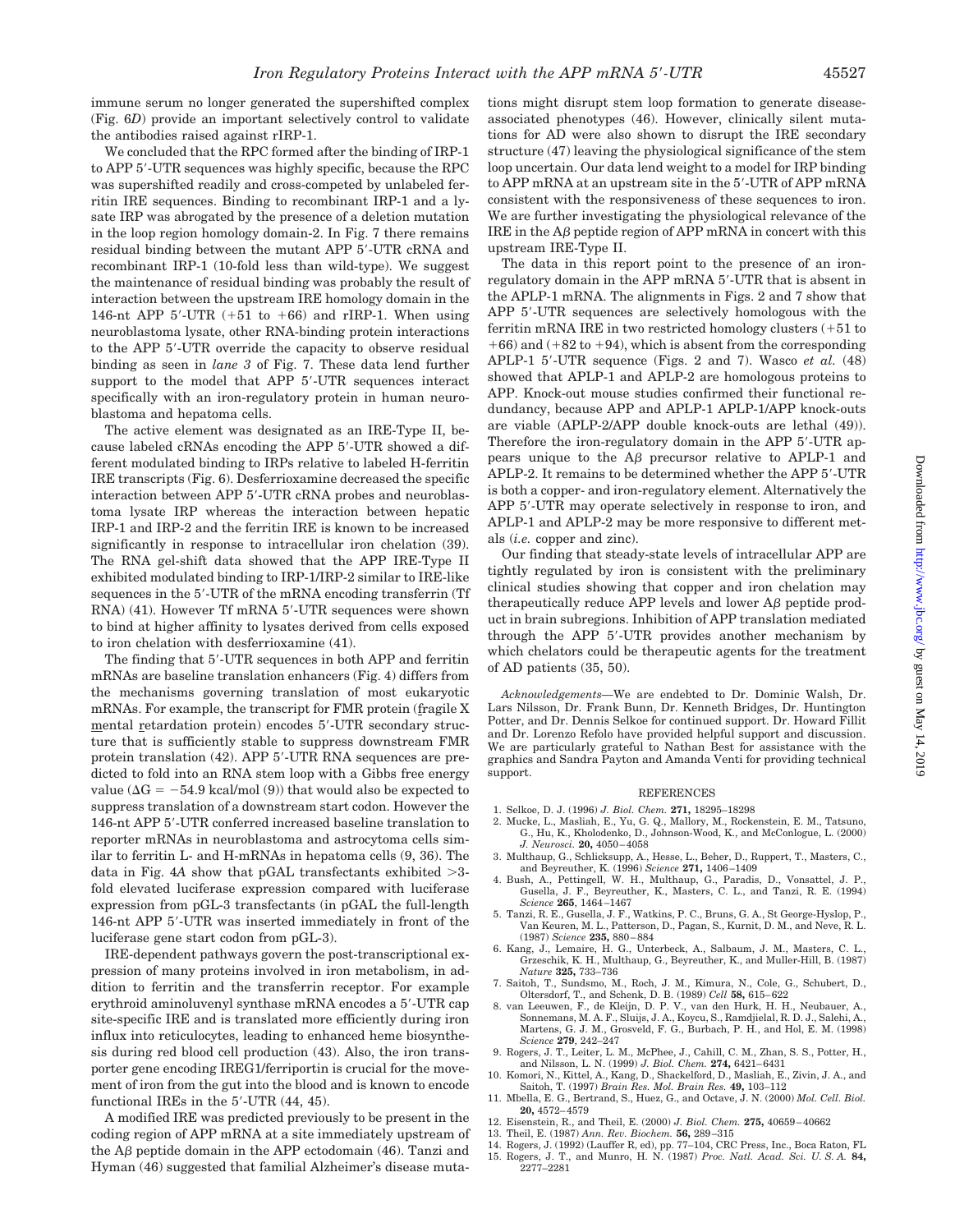- 16. Thomson, A. M., Rogers, J. T., and Leedman, P. J. (2000) *J. Biol. Chem.* **275,** 31609–31615
- 17. Schalinske, K., Blemings, K., Steffen, D. W., Chen, O. S., and Eisenstein, R. S. (1997) *Proc. Natl. Acad. Sci. U. S. A. 94*, 10681–10686
- 18. LaVaute, T., Smith, S., Cooperman, S., Iwai, K., Land, W., Meyron-Holtz, E., Drake, S. K., Miller, G., Abu-Asab, M., Tsokos, M., Switzer, R., Grinberg, A., Love, P., Tresser, N., and Rouault, T. A. (2001) *Nat. Genet.* **27,** 209–214
- 19. Kim, H.-Y., Klausner, R. D., and Rouault, T. A. (1994) *J. Biol. Chem.* **270**, 4983–4986
- 20. Thomson, A. M., Rogers, J. T., and Leedman, P. J. (1999) *Int. J. Biochem. Cell Biol.* **31,** 1139–1152
- 21. Leedman, P., Stein, A. R., Chin, W. W., and Rogers, J. T. (1996) *J. Biol. Chem.* **271**, 12017–12023
- 22. Iwai, K., Drake, S. K., Wehr, N. B., Weissman, A. M., LaVaute, T., Minato, N., Klausner, R. D., Levine, R. L., and Rouault, T. A. (1998) *Proc. Natl. Acad. Sci. U. S. A.* **95,** 4924–4928
- 23. Sampietro, M., Caputo, L., Casatta, A., Meregalli, M., Pellagatti, A., Tagliabue, J., Annoni, G., and Vergani, C. (2001) *Neurobiol. Aging* **22,** 563–568
- 24. Bartzokis, G., Sultzer, D., Cummings, J., Holt, L. E., Hance, D. B., Henderson, V. W., and Mintz, J. (2000) *Arch. Gen. Psychiatry* **57,** 47–53
- 25. Lovell, M. A., Robertson, J. D., Teesdale, W. J., Campbell, J. L., and Markesbery, W. R. (1998) *J. Neurol. Sci.* **158,** 47–52
- 26. Connor, J. R., Boeshore, K. L., Benkovic, S. A., and Menzies, S. L. (1994) *J. Neurosci. Res.* **37,** 461–465
- 27. Pinero, D. J., Hu, J., and Connor, J. R. (2000) *Cell. Mol. Biol.* (*Noisy-le-grand*) **46,** 761–776
- 28. Robinson, S., Noone, D. F., Kril, J., and Haliday, G. M. (1995) *Alzheimer's Res.* **1**, 191–193
- 29. Bodovitz, S., Falduto, M. T., Frail, D. E., and Klein, W. L. (1995) *J. Neurochem.* **64**, 307–315
- 30. Buxbaum, J. D., Choi, E. K., Luo, Y., Lilliehook, C., Crowley, A. C., Merriam, D. E., and Wasco, W. (1998) *Nat. Med.* **4,** 1177–1181
- 31. Buxbaum, J., Oishi, M., Chen, H. I., Pinkas-Kramarski, R., Jaffe, E. A., Gandy, S. E., and Geengard, P. (1992) *Proc. Natl. Acad. Sci. U. S. A.* **89**, 10075–10078
- 32. Mullner, E., Neupert, B., and Kuhn, L. C. (1989) *Cell* **58,** 373–382
- 33. Thomson, A. M., Rogers, J. T., Walker, C., E., Staton, J. M., and Leedman, P. J. (1999) *Biotechniques* **27,** 1032–1039
- 34. Selkoe, D. J., Berman Polisny, M., Joachim, C. L., Vickers, E. A., Lee, G., Fritz, L. C., and Oltersdorf. T. (1988) Proc. Natl. Acad. Sci. U. S. A., 85. L. C., and Oltersdorf, T. (1988) *Proc. Natl. Acad. Sci. U. S. A.*, **85,** 7341–7345
- 35. Cherny, R., Atwood, C. S., Xilinas, M. E., Gray, D. N., Jones, W. D., McLean, C. A., Barnham, K. J., Volitakis, I., Fraser, F. W., Kim, Y., Huang, X., Goldstein, L. E., Moir, R. D., Lim, J. T., Beyreuther, K., Zheng, H., Tanzi, R. E., Masters, C. L., and Bush A. I. (2001) *Neuron* **30**, 641–642
- 36. Rogers, J. T. (1996) *Blood* **87,** 2525–2537
- 37. Zuker, M. (1989) *Science* **244,** 48–52
- 38. Eckblom, J. (2001) *Drug Discov. Today* **6,** 1259–1260
- 39. Toth, I., Yuan, L., Rogers, J. T., Boyce, H., and Bridges, K. R (1999) *J. Biol. Chem.* **274,** 4467–4473
- 40. Gray, N., Quick, S., Goossen, B., Constable, A., Hirling, H., Kuhn, L. C., and Hentze, M. (1993) *Eur. J. Biochem.* **218,** 657–667
- 41. Cox, L. A., and Adrian, G. S. (1993) *Biochemistry* **32,** 4738–4745 42. Feng, Y., Zhang, F., Lokey, L. K., Chastain, J. L., Lakkis, L., Eberhart, D., and
- Warren, S. T. (1995) *Science* **268,** 731–734 43. Cox, T. C., Bawden, M. J., Martin, A., and May, B. K. (1991) *EMBO J.* **10,** 1891–1902
- 44. Donovan, A., Brownlie, A., Zhou, Y., Shepard, J., Pratt, S. J., Moynihan, J., Paw, B. H., Drejer, A., Barut, B., Zapata, A., Law, T. C., Brugnara, C., Lux, S. E., Pinkus, G. S., Pinkus, J. L., Kingsley, P. D., Palis, J., Fleming, M. D., Andrews, N. C., and Zon, L. I. (2000) *Nature* **403,** 776–781
- 45. McKie, A. T., Marciani, P., Rolfs, A., Brennan, K., Wehr, K., Barrow, D., Miret, S., Bomford, A., Peters, T. J., Farzaneh, F., Hediger, M. A., Hentze, M. W., and Simpson, R. J. (2000) *Mol. Cell* **5,** 299–309
- 46. Tanzi, R. E., and Hyman, B. T. (1991) *Nature* **350,** 564
- 47. Zubenko, G., Farr, J., Stiffler, S., Hughes, H. B., and Kaplan, B. B. (1992) *J. Neuropathol. Exp. Neurol.* **51**, 459–463
- 48. Wasco, W., Gurubhagavatula, S., Paradis, M. D., Romano, D. M., Sisodia, S. S., Hyman, B. T., Neve, R. L., and Tanzi, R. E. (1993) *Nat. Genet.* **5,** 95–100
- 49. von Koch, C. S., Zheng, H., Chen, H., Trumbauer, M., Thinakaran, G., van der Ploeg, L. H., Price, D. L., and Sisodia, S. S. (1997) *Neurobiol. Aging* **18,** 661–669
- 50. Crapper McLachlan, D., Dalton, A. J., Kruck, T. P. A., Bell, M. Y., Smith, W. L., Kalow, W., and Andrews, D. F. (1991) *Lancet* **337**, 1304–1308